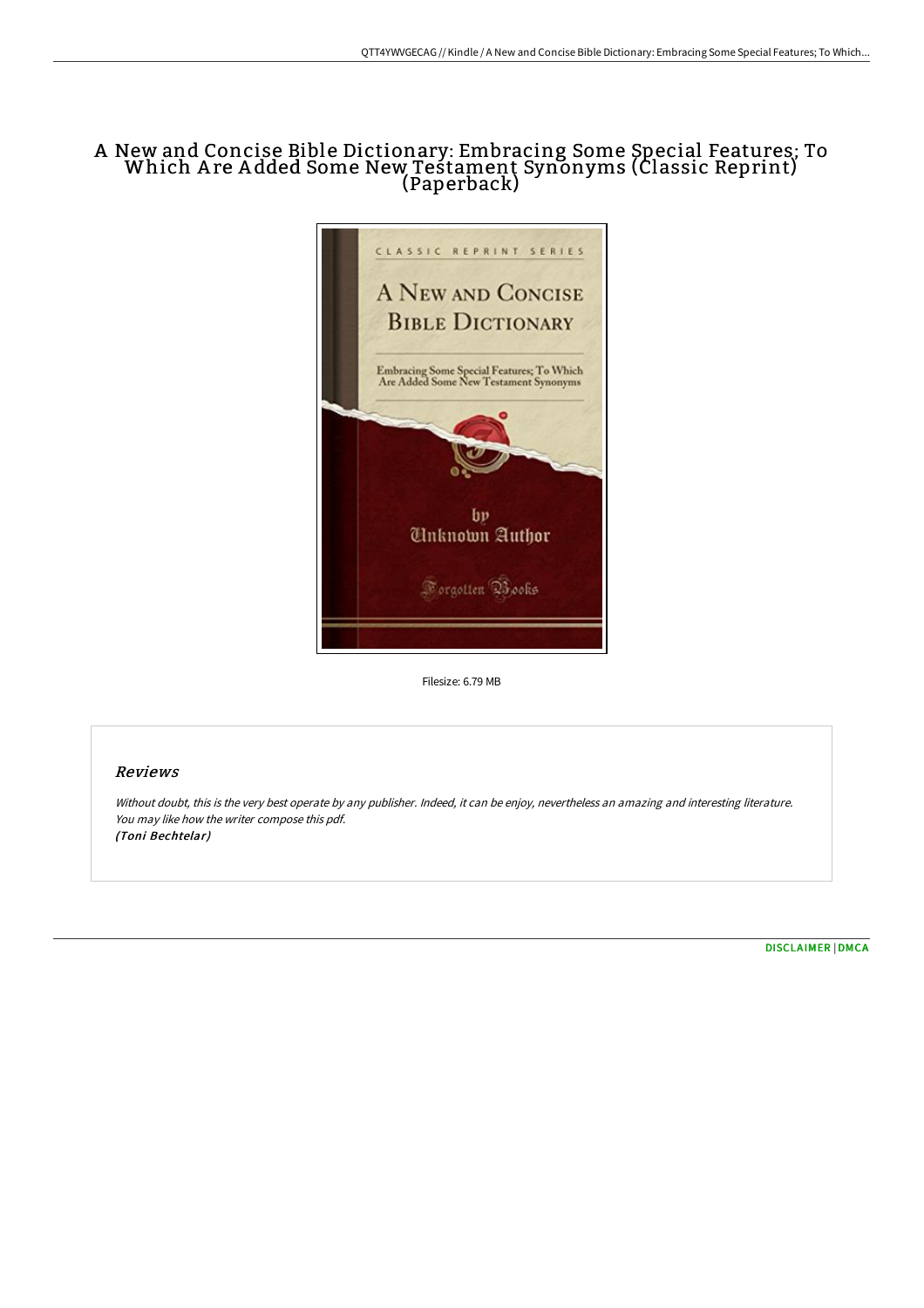## A NEW AND CONCISE BIBLE DICTIONARY: EMBRACING SOME SPECIAL FEATURES; TO WHICH ARE ADDED SOME NEW TESTAMENT SYNONYMS (CLASSIC REPRINT) (PAPERBACK)



Forgotten Books, United States, 2016. Paperback. Condition: New. Language: English . Brand New Book \*\*\*\*\* Print on Demand \*\*\*\*\*. Excerpt from A New and Concise Bible Dictionary: Embracing Some Special Features; To Which Are Added Some New Testament Synonyms Chapter I. The prophet takes occasion by the devastation wrought in his day by an army of insects to call the priests, the princes, and the people to a fast, and a solemn assembly in the house of the Lord, there to cry unto Jehovah. Then he adds, Alas for the day! For the day of the Lord is at hand, and as a destruction from the Almighty shall it come. Here it is destruction, open judgment, as in the day when God will judge the world in righteousness. The army of insects was but a precursor, but as a present thing, instead of joy and gladness being in the house of God, God was judging. The prophet said is at hand but God s long suffering deferred its full execution, and defers it still. Chapter II. The day of Jehovah is nigh at hand, and the trumpet is to sound an alarm of war: cf. Num. X. 9. The army of insects is still alluded to, but it looks forward to the future, when God will bring His judgments upon the land. The army is His, and the camp is His: the day of Jehovah is great and very terrible. The people are called to repentance, to rend their hearts and not their garments, for God is merciful and gracious. The trumpet was to be blown in Zion for a solemn assembly: of. Num. X. 7. Priests and all are called to weep and pray. God will hear, and will destroy their enemies, especially the northern army (ver. 20, elsewhere...

 $\Box$  Read A New and Concise Bible Dictionary: Embracing Some Special Features; To Which Are Added Some New Testament Synonyms (Classic Reprint) [\(Paperback\)](http://bookera.tech/a-new-and-concise-bible-dictionary-embracing-som.html) Online

**D** Download PDF A New and Concise Bible Dictionary: Embracing Some Special Features; To Which Are Added Some New Testament Synonyms (Classic Reprint) [\(Paperback\)](http://bookera.tech/a-new-and-concise-bible-dictionary-embracing-som.html)